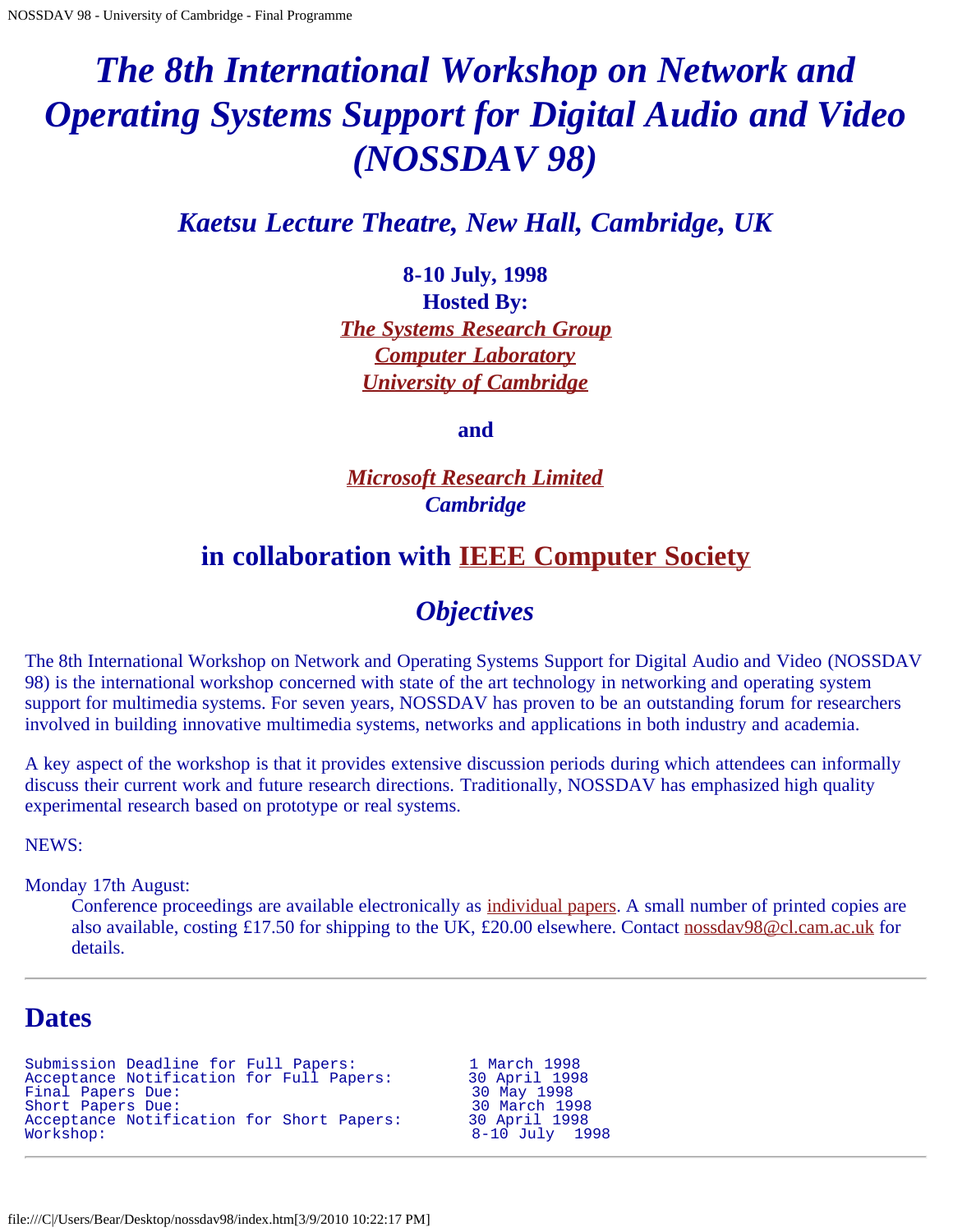# **Program Chairs**

*Ian Leslie University of Cambridge Computer Laboratory Cambridge CB2 3QG UK [Ian.Leslie@cl.cam.ac.uk](mailto:Ian.Leslie@cl.cam.ac.uk)*

*Derek McAuley Microsoft Research Limited Cambridge UK [dmcauley@microsoft.com](mailto:dmcauley@microsoft.com)*

# **Review Committee**

- Simon Crosby, Cambridge University, UK
- Chuck Kalmanek, AT&T Research
- Jim Kurose, University of Masachusetts
- Ian Leslie, Cambridge University, UK
- Tom Little, Boston University
- Derek McAuley, University of Glasgow, UK
- Duane Northcutt, Sun Microsystems
- Guru Parulkar, Washington University St Louis
- Henning Schulzrinne, Columbia University
- Dan Swinehart, Xerox PARC
- Hide Tokuda, Keio University

# **Program Committee**

Review Committee plus

- Domenico Ferrari, Universita Cattolica, Italy
- Kevin Jeffay, University of North Carolina
- Mike Jones, Microsoft
- Doug Shepherd, Lancaster University, UK
- Burkhard Stiller, ETH Zurich, Switzerland

# **Technical Programme**

Presentations are either long papers (L) or short papers (S). Long papers are given 30 minutes (20 minutes presentation followed by 10 minutes discussion) and short papers 15 minutes (10 minutes presentation followed by 5 minutes discussion). The emphasis is not on didactic presentation, but on discussion and interaction. The aim of the workshop is to stimulate debate and discussion in an informal setting.

# **Wednesday 8 July**

# **Session AM 1: Network Control**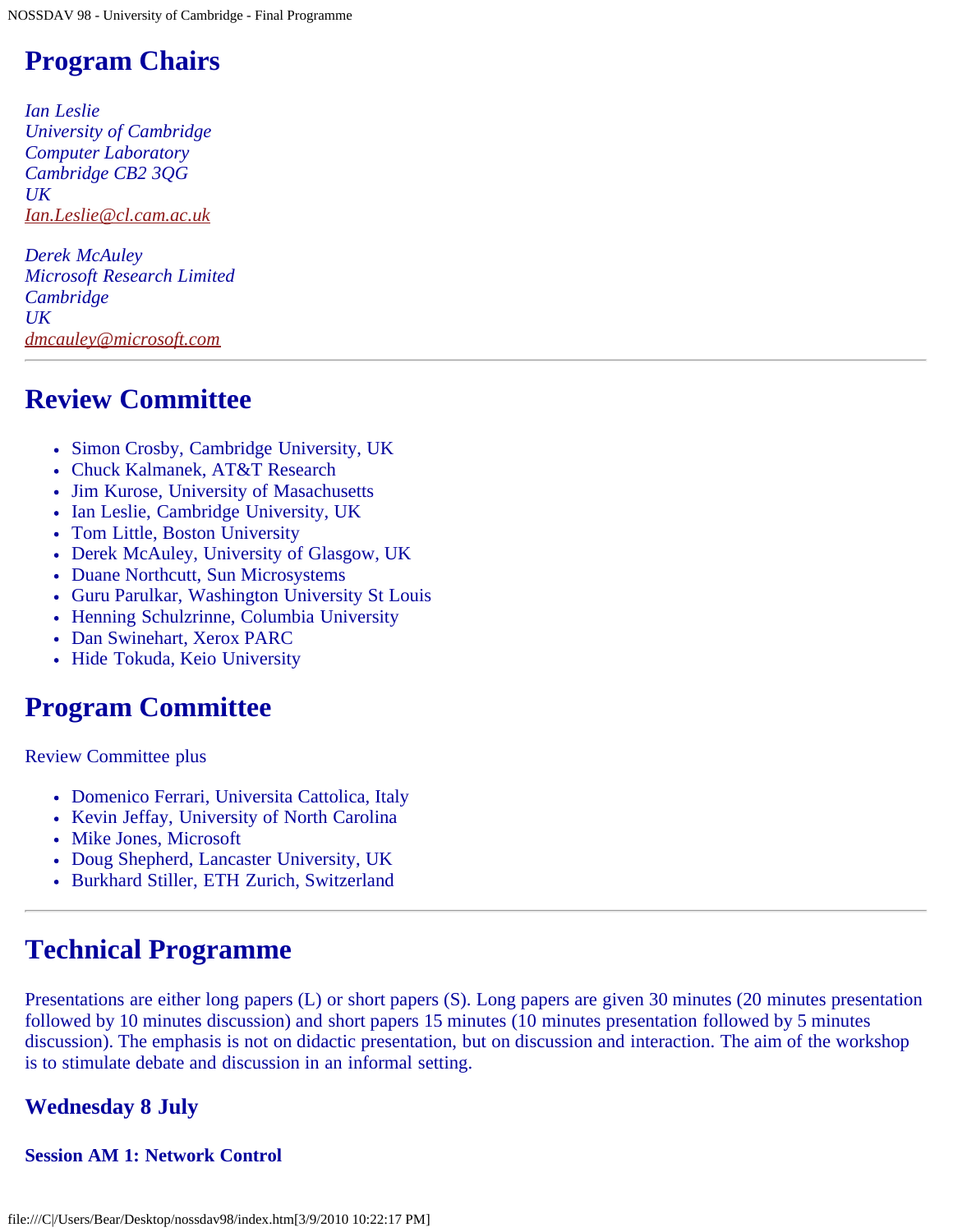#### 9.00

[\(L\) Programmable Mobile Networks](file:///C|/Users/Bear/Desktop/nossdav98/nossdav98-027.ps.gz) *Oguz Angin, Andrew T. Campbell, Michael E. Kounavis, and Raymond R.-F. Liao COMET Group, Center for Telecommunications Research*

#### 9.30

[\(L\) Efficient Precomputation of Quality-of-Service Routes](file:///C|/Users/Bear/Desktop/nossdav98/nossdav98-030.ps.gz) *Anees Shaikh, Jennifer Rexford and Kang G. Shin University of Michigan/AT&T Labs -- Research*

#### 10.00

[\(L\) A Soft State Protocol for Accessing Multimedia Archives>](file:///C|/Users/Bear/Desktop/nossdav98/nossdav98-037.ps.gz) *Angela Schuett, Suchitra Raman, Yatin Chawathe, Steven McCanne and Randy Katz University of California at Berkeley*

#### 10.30 - 11.00

Morning coffee

#### **Session AM 2: IP Telephony**

#### 11.00

[\(L\) Architecture for Signaling, Directory Services and Transport for Packet Telephony](file:///C|/Users/Bear/Desktop/nossdav98/nossdav98-021.ps.gz) *N. Anerousis, R. Gopalakrishnan, C.R. Kalmanek, A.E. Kaplan, W.T. Marshall, P.P. Mishra, P.Z. Onufryk, K.K. Ramakrishnan, and C.J. Sreenan AT&T Labs - Research*

#### 11.30

[\(L\) Routing Traffic with Quality-of-Service Guarantees in Integrated Services Networks](file:///C|/Users/Bear/Desktop/nossdav98/nossdav98-031.ps.gz) *Qingming Ma and Peter Steenkiste Cisco Systems/Computer Science Department, Carnegie Mellon University*

#### 12.00

[\(L\) Design and Evaluation of a Platform for Mobile Packet Telephony](file:///C|/Users/Bear/Desktop/nossdav98/nossdav98-036.ps.gz) *Sandesh Goel, Partho Mishra, Huzur Saran and Cormac Sreenan AT&T Labs - Research*

#### 12.30

[\(S\) A Comparison of SIP and H.323 for Internet Telephony](file:///C|/Users/Bear/Desktop/nossdav98/nossdav98-043.ps.gz) *Jonathan Rosenberg and Henning Schulzrinne Bell Laboratories, Lucent Technologies / Columbia University*

13.00 - 14.00

Lunch

#### **Session PM 1: Operating Systems**

#### 14.00

[\(S\) A new audio device driver abstraction](file:///C|/Users/Bear/Desktop/nossdav98/nossdav98-039.ps.gz) *Dickon Reed University of Cambridge*

#### 14.15

[\(S\) Adaptive Resource Management in a Multimedia Operating System](file:///C|/Users/Bear/Desktop/nossdav98/nossdav98-049.ps.gz)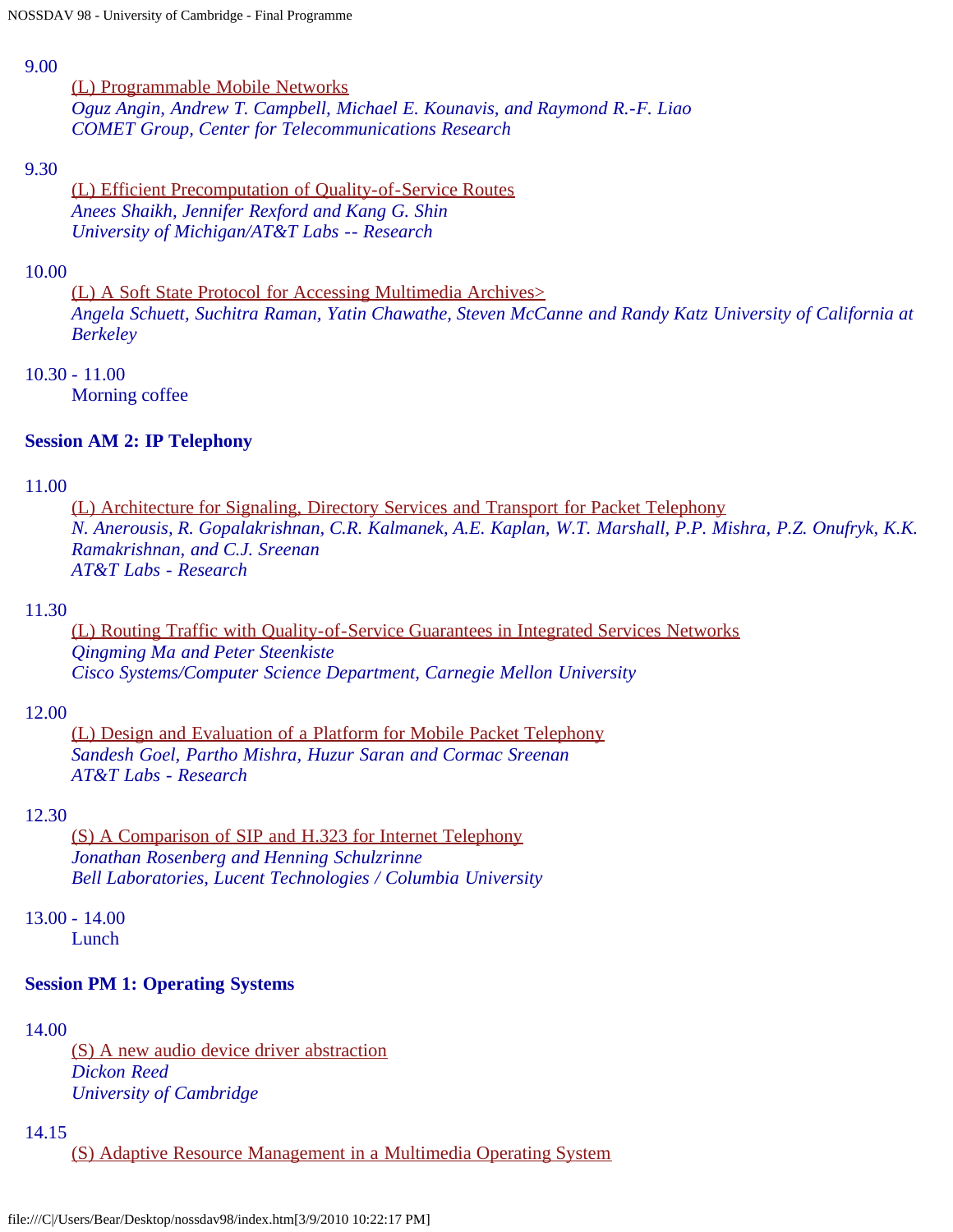*Don Oparah Computer Laboratory, University of Cambridge*

#### 14.30

[\(S\) On Using Intelligent Network Interface Cards to support Multimedia Applications](file:///C|/Users/Bear/Desktop/nossdav98/nossdav98-060.ps.gz) *Marc E. Fiuczynski, Richard P. Martin, Tsutomu Owa, Brian N. Bershad Univ. of Washington*

### 14.45

[\(S\) Supporting Continuous Media in the Piglet OS](file:///C|/Users/Bear/Desktop/nossdav98/nossdav98-072.ps.gz) *Steve Muir and Jonathan Smith University of Pennsylvania*

### 15.00

[\(S\) Multimedia on Multiprocessors: Where's the OS when your really need it?](file:///C|/Users/Bear/Desktop/nossdav98/nossdav98-078.ps.gz) *Jason Nieh and Monica S, Lam Stanford / Sun Microsystems*

#### 15.15

[\(S\) Issues in using commodity operating systems for time-dependent tasks: experiences from a study of](file:///C|/Users/Bear/Desktop/nossdav98/nossdav98-079.ps.gz) [Windows NT](file:///C|/Users/Bear/Desktop/nossdav98/nossdav98-079.ps.gz) *Michael B. Jones Microsoft Research*

#### 15.30

[\(S\) An Efficient End-Host Protocol Processing Architecture for Real-Time Audio and Video Traffic](file:///C|/Users/Bear/Desktop/nossdav98/nossdav98-009.ps.gz) *Khawar M. Zuberi and Kang G. Shin Real-Time Computing Laboratory (RTCL)*

15.45 - 16.15

Afternoon tea

**Session PM 2: Panel - Operating Systems**

# **Thursday 9 July**

# **Session AM 3: Network Resource Allocation**

9.00

[\(L\) LIRA: An approach for service differentiation in the Internet](file:///C|/Users/Bear/Desktop/nossdav98/nossdav98-024.ps.gz) *Ion Stoica and Hui Zhang Carnegie Mellon University*

#### 9.30

[\(L\) Processor Scheduling in Routers for RSVP Message-Processing](file:///C|/Users/Bear/Desktop/nossdav98/nossdav98-026.ps.gz) *Martin May, T.V. Lakshman and Anwar Elwalid Bell Labs*

#### 10.00

[\(L\) YESSIR: A Simple Reservation Mechanism for the Internet](file:///C|/Users/Bear/Desktop/nossdav98/nossdav98-032.ps.gz) *Ping Pan and Henning Schulzrinne IBM / Columbia University*

#### 10.30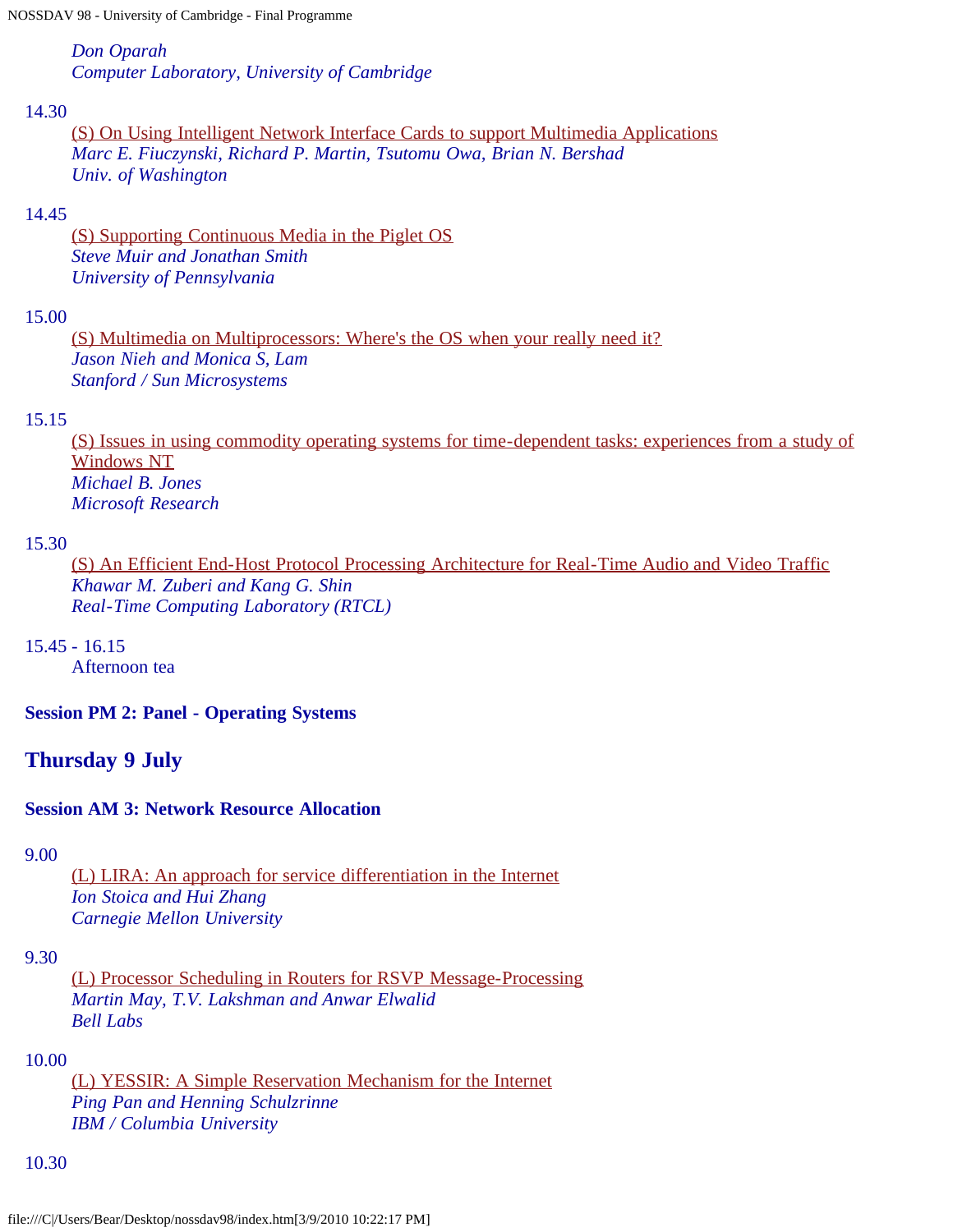[\(S\) Resource Reservation Agents in the Internet](file:///C|/Users/Bear/Desktop/nossdav98/nossdav98-052.ps.gz) *Olov Schelen and Steve Pink Luleå University, Sweden*

#### 10.45

[\(S\) Achieving Quality of Service through Network Performance Management](file:///C|/Users/Bear/Desktop/nossdav98/nossdav98-056.ps.gz) *S. Keshav and R. Sharma Cornell Network Research Group*

11.00 - 11.30

Morning Coffee

#### **Session AM 4: Performance Modelling/Optimisation**

#### 11.30

[\(L\) On the Effectiveness of Buffer in Deterministic Services](file:///C|/Users/Bear/Desktop/nossdav98/nossdav98-020.ps.gz) *Pawan Goyal and Harrick M. Vin*

#### 12.00

[\(L\) Design, Implementation, and End-to-End Evaluation of a Measurement-Based Admission Control](file:///C|/Users/Bear/Desktop/nossdav98/nossdav98-035.ps.gz) [Algorithm for Controlled-Load Service](file:///C|/Users/Bear/Desktop/nossdav98/nossdav98-035.ps.gz) *Cheng Jin and Sugih Jamin University of Michigan, Ann Arbor*

#### 12.30

[\(S\) Charging of Multimedia Flows in an Integrated Services Network](file:///C|/Users/Bear/Desktop/nossdav98/nossdav98-050.ps.gz) *Burkhard Stiller, George Fankhauser and Bernhard Plattner ETH Zurich*

#### 12.45

[\(S\) A Better-Than-Best-Effort Service For Responsive UDP Flows](file:///C|/Users/Bear/Desktop/nossdav98/nossdav98-062.ps.gz) *Mark Parris, Jan Borgersen, Kevin Jeffay, F. Donelson Smith University of North Carolina*

#### 13.00

[\(S\) Adapting Fair Queueing to Improve Loss, Delay, and Admission Control Performance](file:///C|/Users/Bear/Desktop/nossdav98/nossdav98-075.ps.gz) *N.G. Duffield, T.V. Lakshman and D. Stiliadis AT&T Labs-Research / Bell Labs, Lucent Technologies*

# 13.15 - 14.15

Lunch

# **Session PM 3: Application Adaptation**

# 14.15

[\(L\) An Empirical Study of Client Interactions with a Continuous-Media Courseware Server](file:///C|/Users/Bear/Desktop/nossdav98/nossdav98-018.ps.gz) *Jitendra Padhye and Jim Kurose University of Massachusetts*

#### 14.45

[\(L\) The Loss-Delay Based Adjustment Algorithm: A TCP-Friendly Adaptation](file:///C|/Users/Bear/Desktop/nossdav98/nossdav98-033.ps.gz) *Dorgham Sisalem and Henning Schulzrinne GMD-Fokus, Berlin/Columbia University, New York*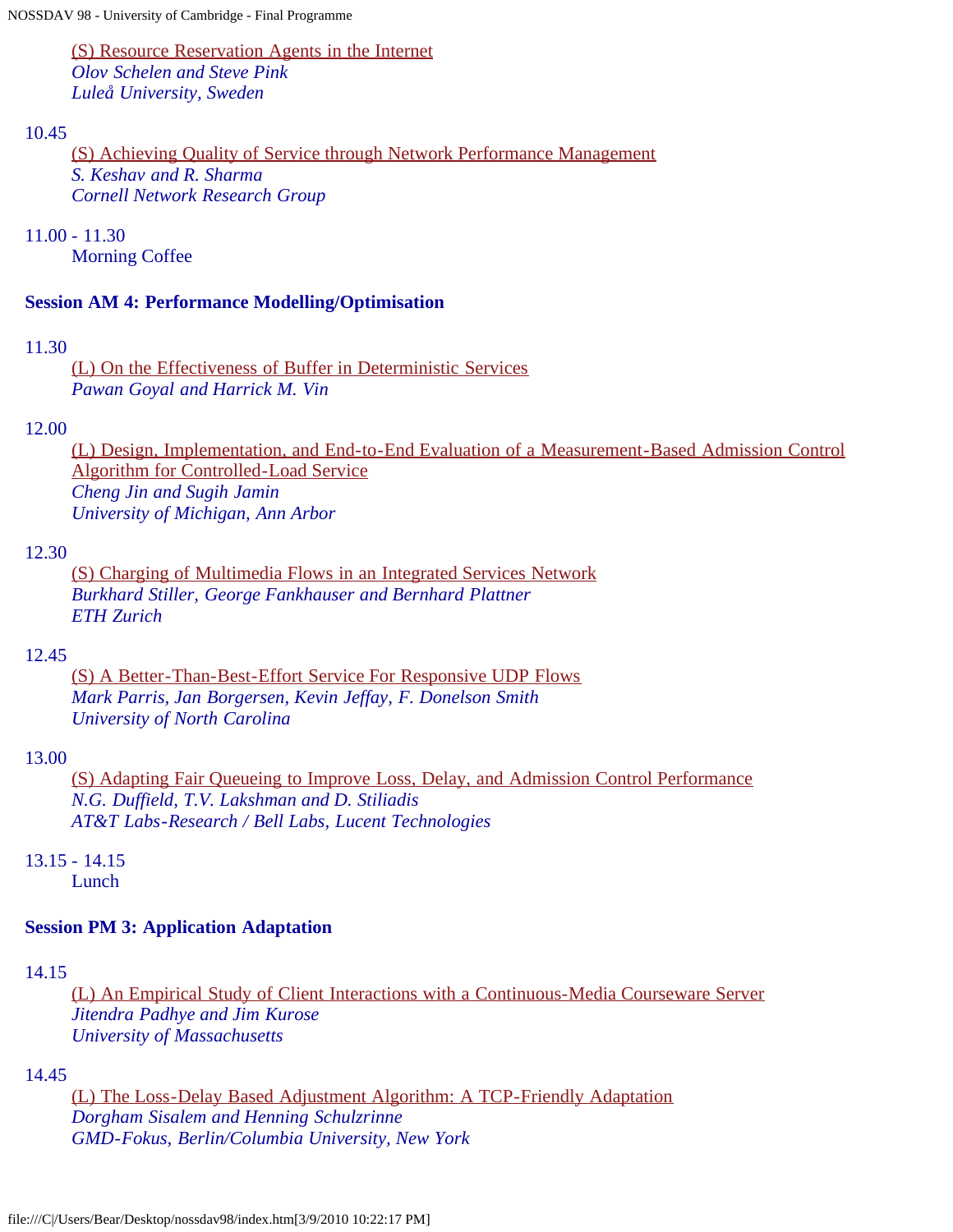#### 15.15

[\(S\) A Toolkit for Building Migratory Continuous Media Applications](file:///C|/Users/Bear/Desktop/nossdav98/nossdav98-038.ps.gz) *Tatsuo Nakajima and Hiroyuki Aizu Japan Advanced Institute of Science and Technology*

# 15.30

[\(S\) QoS Assurance vs. Dynamic Adaptability for Applications](file:///C|/Users/Bear/Desktop/nossdav98/nossdav98-046.ps.gz) *Saleem N. Bhatti and Graham Knight Department of Computer Science, University College London*

# 15.45

[\(S\) A Perspective on Application/Network Coupling](file:///C|/Users/Bear/Desktop/nossdav98/nossdav98-065.ps.gz) *Thomas Gross and Peter Steenkiste CMU / ETH Zurich*

# 16.00 - 16.30

Afternoon tea

# **Session PM 4: Ad Hoc Panel (or punt trip)**

# **Thursday evening: workshop banquet**

# **Friday 10 July**

# **Session AM 5: Coding/Transmission**

9.00

[\(L\) Network Adaptive Continuous-Media Applications through Self Organised Transcoding](file:///C|/Users/Bear/Desktop/nossdav98/nossdav98-004.ps.gz) *Isidor Kouvelas, Vicky Hardman and Jon Crowcroft Department of Computer Science, University College London*

# 9.30

[\(L\) MPEG-2 Video Services over Packet Networks: Joint Effect of Encoding Rate and Data Loss on User-](file:///C|/Users/Bear/Desktop/nossdav98/nossdav98-010.ps.gz)[Oriented QoS](file:///C|/Users/Bear/Desktop/nossdav98/nossdav98-010.ps.gz) *Olivier Verscheure, Pascal Frossard and Maher Hamdi Institute for computer Communications and Applications, Swiss Federal Institute of Technology*

# 10.00

[\(L\) Issues of Quality when Smoothing Rate Adaptive Video](file:///C|/Users/Bear/Desktop/nossdav98/nossdav98-015.ps.gz) *N.G. Duffield, K. K. Ramakrishnan and Amy R. Reibman AT&T Labs-Research*

# 10.30

[\(L\) Real-Time Reliable Multicast Using Proactive Forward Error Correction](file:///C|/Users/Bear/Desktop/nossdav98/nossdav98-025.ps.gz) *Dan Rubenstein, Jim Kurose, and Don Towsley University of Masachusetts*

# 11.00 - 11.30

Morning Coffee

# **Session AM 6: Video File Systems**

11.30